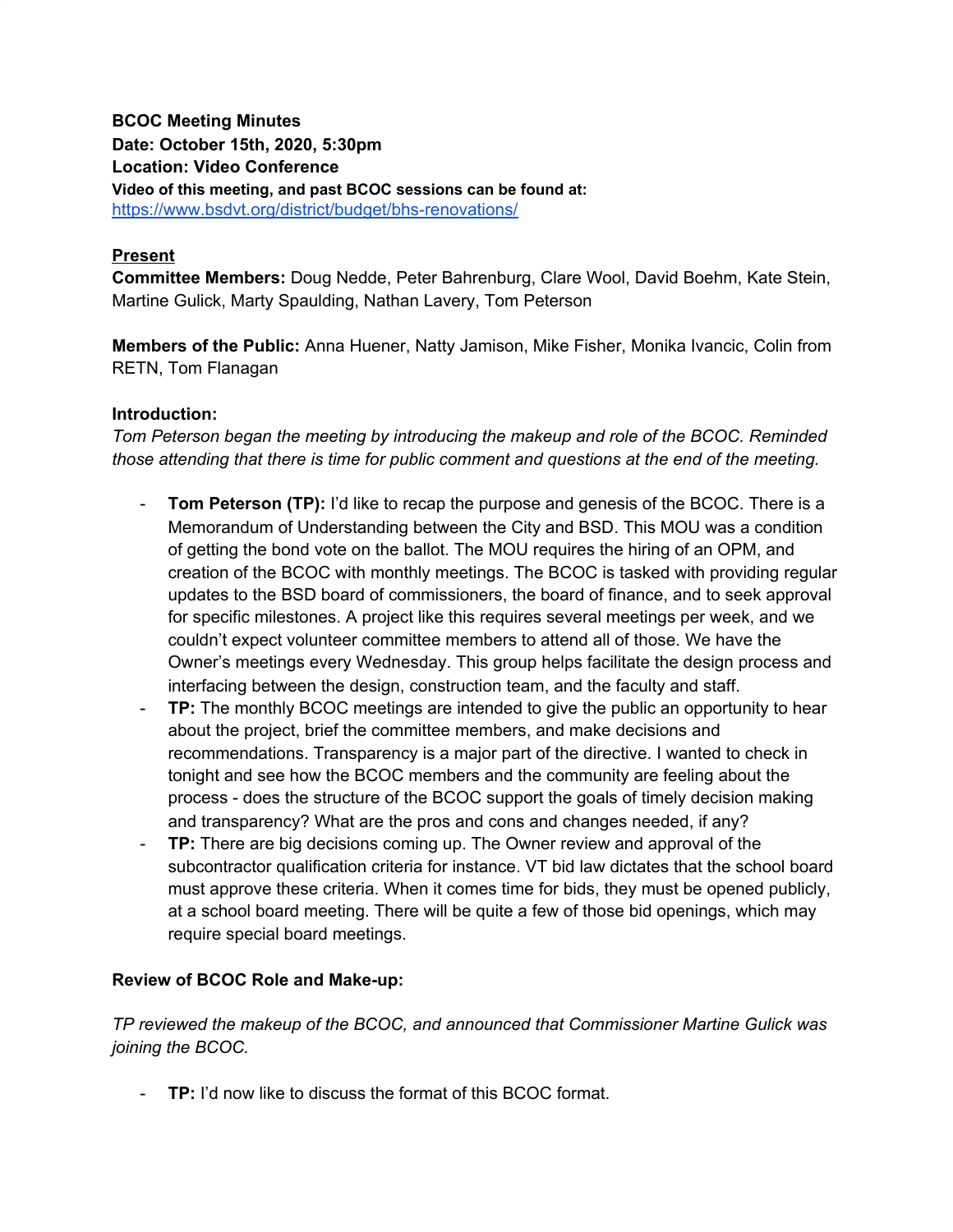- **Martine Gulick (MG):** It seems like a pretty good system. I did have a question about the MOU. Obviously that predates the pandemic and the discovery of PCBs. Has there been discussion to amend it at all?
- **TP:** Not to my knowledge. I'm not sure what could be altered or added to the MOU that would provide any specific COVID response or relief. Clare, do you have any insight on this idea?
- **Clare Wool (CW):** Definitely worth while to think about that.
- **David Boehm (DB):** Oftentimes I felt that the detail that those Wednesday meetings got into was more than the BCOC was being expected to keep up with - do we feel that the committee is getting enough background information to be informed to make decisions?
- **TP:** BCOC members are welcome to join the Wednesday meeting, but we haven't specifically invited them. Like you said, those meetings can get dense, but we could share the minutes from those meetings. Those usually are issued the following day, which might help keep you abreast of everything.
- **DB:** I think that could certainly be part of the answer. Does it feel like there is a void, and that more members from this group on the Wednesday morning meeting would be helpful?
- **TP:** I don't know that there is a void, but I'd love to hear others perspectives.
- **CW:** I think it would be great to have any of you join in those meetings. There is also an Owner Architect Contractor (OAC) meeting every Monday. But the Wednesday meeting would be great to join in.
- **Doug Nedde:** How long is the meeting?
- **TP:** 9:00am to 10:30am generally, although they often run over. The OAC is Monday afternoons from 1:00pm to 2:30pm. Those tend to be more design oriented.
- **Marty Spaulding (MS):** I'd say they involve more of the Architect's sub-consultants, with detailed questions about design. Less school program related.
- **TP:** OACs had been starting with PCB and other Haz Mat discussion but recently PCB updates have moved to the Wednesday meeting.
- **Nathan Lavery (NL):** It may make sense to expand the Wednesday meetings attendance, but they do sometimes meander - we will need to be really mindful of sticking to the agenda.
- **TP:** Going forward we'll plan to distribute the Wednesday meeting minutes to the BCOC. That will provide some good insight. I think we can ask WT to send an invite to the BCOC as well - no pressure to attend.
- **DB:** When does the agenda get issued?
- **TP:** I try to get it out a day ahead, but sometimes it is just a bit before.
- **DB:** The agenda would be helpful in determining if it is a good meeting to attend.
- **TP:** Do the Commissioners on the call have any questions or comments?
- **Monica Ivancic (MI):** Thanks for asking, but I'm still just trying to get acclimated.
- **Mike Fisher (MF):** My question is: what is the problem we are trying to solve? What is driving this discussion of "are we functioning correctly". Has there been a deficit? Just trying to improve?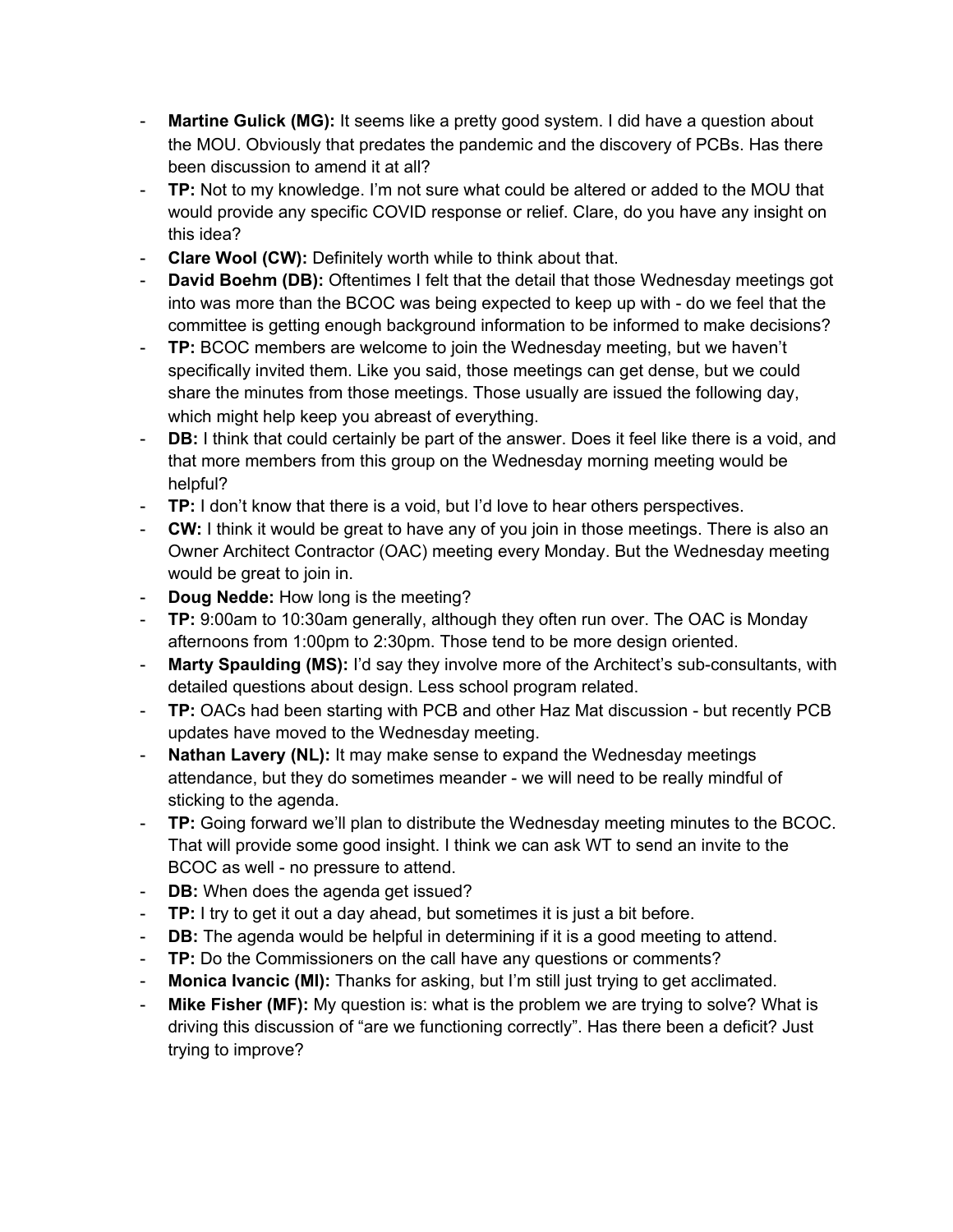- **TP:** I think a little of both I think Tom Flanagan (TF) and myself are a bit concerned about how decisions are being made - making sure the who and when of decision making is clear and defined.
- MF: Seems to me, the decisions need to be made by the full BCOC. If the group on the Wednesday meeting can bring those decisions forward to the full committee - that seems necessary. If the BCOC needs to have additional meetings, that seems appropriate. If decisions are happening at the Wednesday meeting, that seems like it needs to be corrected.
- **NL:** That's a bit too simplistic. There is a wide range of decisions needing to be made which decisions are appropriate to be brought to this committee? For instance, we don't want to bring minor design decisions to this group.
- **MF:** Good point if those smaller decisions are being made at the Wednesday meeting do you need a quorum, etc.
- **CW:** Our new super TF, will be heavily involved. He is going to revisit the goals of his community and leaders. He wanted a reset to be sure everyone is clear of their role in the project. We welcome his leadership.
- **MF:** We need to ask ourselves what is working well, what is not. Then we can decide what to address.
- **CW:** The BCOC is an oversight committee intended to give guidance to the project, but a fulltime body to manage the project.
- **TP:** I'm rereading the MOU which is very specific about the makeup of the BCOC, and it is clear that the intention is oversight, but it doesn't actually say they are intended to make decisions. It is an oversight role and to give updates to the city and the board of finance. I think it was very appropriate to ask the BCOC members for their help when we had to do major value engineering for instance. The BCOC was very helpful in making recommendations to the school board.
- MS: I think part of what TP is getting at is that there are certain decisions that need to be made by the board coming up, and we need the BCOCs help in making recommendations.
- **TP:** Right. The decision at hand is the subcontractor prequalification criteria. The school board has to approve the criteria - I think it would be great to have the BCOC recommend a course, as they are more up to date on the project.
- **MG:** The question of are students are going to occupy the building or not is so important too. That will affect the work of the BCOC but not be decided by them.

# **PCBs and Urban Soils:**

- **TP:** Fuss & O'Neill has suggested that we do baseline air testing. The agencies seem to be all over the map as to what type of test and analysis they want. There are so many variations - and they don't all agree. Our consultant has devised a plan to do the baseline test and use methods that will help close the data gap. On the last round of air testing it was hard for the agencies to correlate the data because of the type of testing that was called for. The VTDOH screening levels are so low that many testing methods can't pick up anything at that level. We wanted the agencies to weigh in as to whether or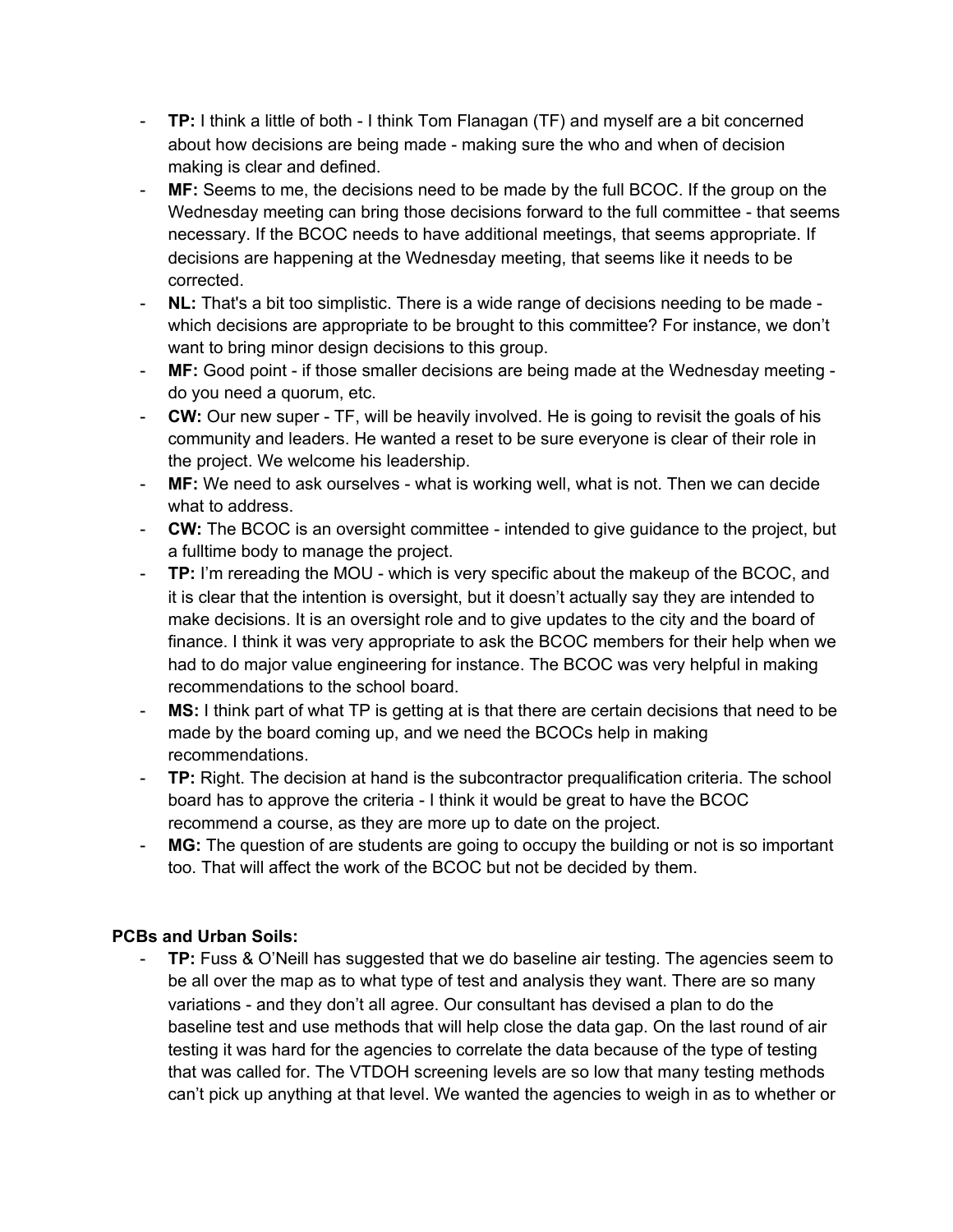not they thought it was a good course of action. They have not yet. This round of testing is \$20k. I'm a little cautious - what we put into place has to have full buy-in from the agencies. We can't throw it out and do it over.

- **PB:** They understand the urgency I assume how long have you been waiting?
- **TP:** Not too long. The final plan was just shared with the agencies a few days ago. They're not sitting on it - but we don't want to jump the gun. I think we'll say please give us the yay or nay by Friday.
- **CW:** TP you can share about how we got to this point.
- **TP:** Yes. In order to determine how and if we can make the school safe, we have to do a pilot project. They'll select several rooms that had high test results, and each one will become a mini mitigation project. They'll target the suspected materials, make a work plan approved by the EPA, DEC, and DOH. They'll take out a material, test again, and see if they are under the state's levels. Our consultant was on site last week and inventoried more materials and made a list of suspected materials that may require more bulk testing. The PCBs in the soils is really a different project. ATC is making a report of their site assessment. That will be filed this week. Then they will make a work plan filed with the DEC, and EPA. That will be filed by next Friday. Right now they aren't doing additional testing until the work plan is approved. Then the testing will get a deeper profile of the soils around the building.
- **TP:** the state's screening levels are lower than literally anywhere else in the world. The level represents a 1 in a million chance of getting cancer if you are in the building 11 hours a day, 250 days a year, for 30 years. A big question is if the state will allow averaging of test results. There is a parent advocacy group pushing to let the school reopen.
- **TP:** Touching on the development soils some will have to be shipped off site. Again, the state has very low screening levels for that. That will be a considerable expense. Some soils may be able to be left on site and capped. If we are technically able to get the air levels down to acceptable levels, will it be fiscally possible?
- **DN:** There must be other schools/public buildings experiencing similar issues. Are there any successful projects that we could look to?
- **TP:** We have asked that of the agencies and our consultants, but there has been nothing of this magnitude.
- **MS:** That is accurate. The state did a pilot project a few years ago one of which was at our Champlain school. They did find PCBs. Some levels were zero, some were 150, but they averaged the results, giving a total that was below the recommended levels. There have been other schools that found PCBs in the caulk, but no air testing was done. Because our project was planned to be phased over 3 years, we did the air testing now so we'd know occupants were safe. Other schools just found it in the caulk, removed it, and moved on. That's what we had intended to do.
- **TP:** We'll have to see if there is a silver lining to closing the school. If it is empty, and we can do a full abatement, then move on to the planned renovation, will that shorten the schedule and save money? Will it be a net savings when you have to have students elsewhere? Currently, the planning is moving forward with the understanding the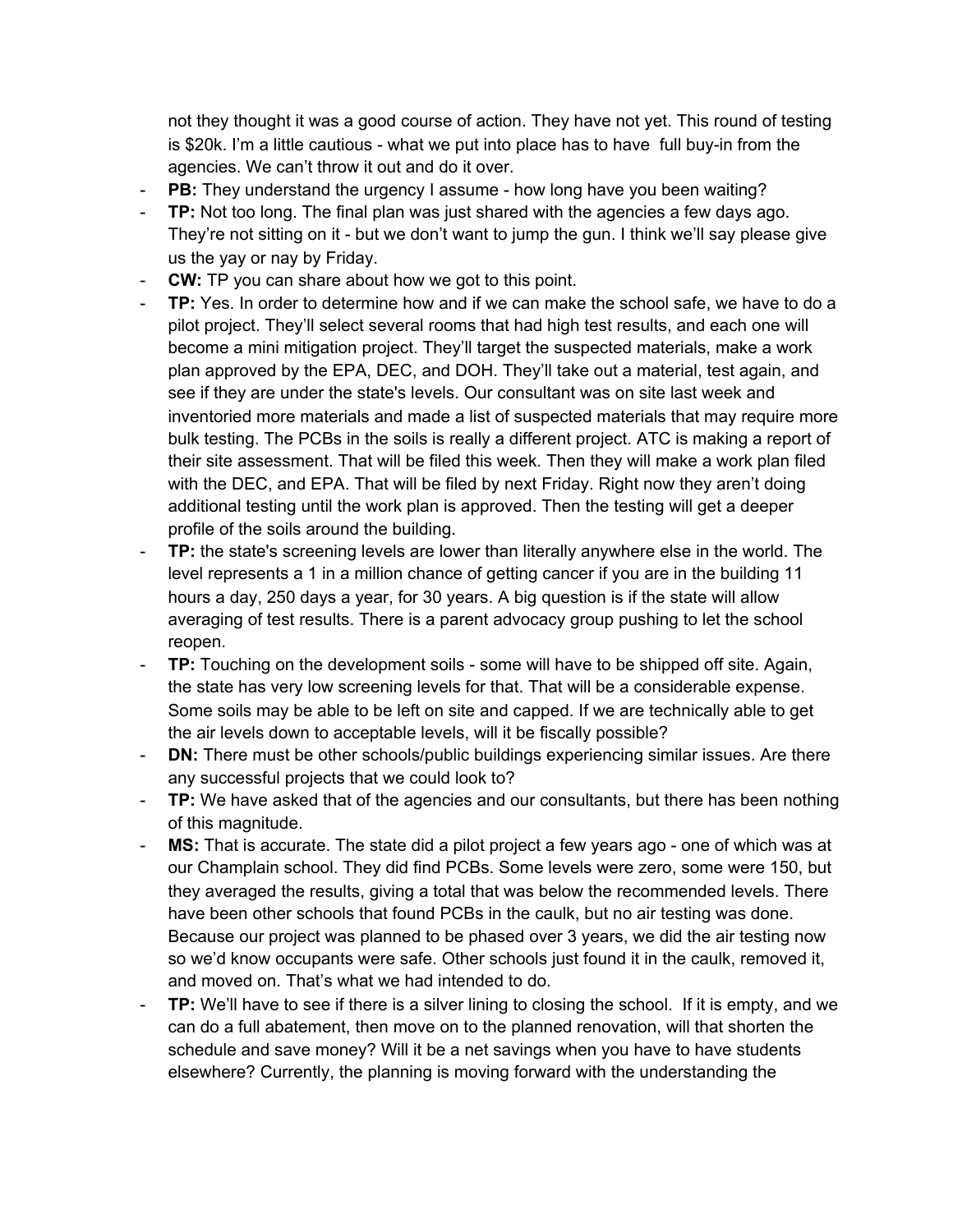building will be occupied. If it remains empty, we'll adjust the phasing plans and do a cost analysis. I'd like to open it up to questions from the committee.

- **DB:** Is there a decision for us to comment on at this moment? It seems as though the PCB and soils work is necessary and moving ahead.
- **TP:** There's no decision at this point. Just want to keep the committee up to date on what is happening.
- **KS:** I have a question to the Commissioners: The upcoming board meeting on tuesday what is the topic there?
- **CW:** We are working with TF on that. The BCOC will be included in the discussion about that agenda.
- **MF:** Is it correct to say we will be discussing overall strategy?
- **CW:** Yes. And immediate concerns of in person learning, that is the priority.

# **Subcontractor Prequalification Criteria:**

- **TP:** I'd like the BCOC to weigh in on the subcontractor qualification criteria now. Again, it is a law that the school board approves this criteria. It is within the purview of this committee to bring a recommendation to the board. I know some folks may feel that the project should pause due to the PCBs, but we can't lose time, and need to get the permits and bidding systems in place. We sent out the sample list of criteria earlier this week.
- **DN:** I have a question about the bonding any sub with a bid over \$500k is required to be bonded at that amount?
- **MS:** VT has some very strict bid laws for school construction projects. There is a line between bidders over and under \$500k. Anyone over \$500k has to be prequalified. They send us a bunch of info about their company, then the board approves based on their criteria. Of those approved, we are bound to go with the low bid. Under 500k, if we have a minimum of 3 bidders, we can choose among them.
- **DN:** I'm used to the GC providing the bond, not the subs.
- **MS:** Usually we only prequalify GCs, because that is usually what is over \$500k. But in the CM delivery method, the subs work for the district, not the contractor, so they have to be bonded.
- **TP:** And the bid laws are silent on what the criteria should be, only that they have to be approved by the board. They do not speak to bonding at all. But we obviously want to require bonding for large contracts.
- **NL:** The question to the BCOC is, do you want to make any recommendations to the school board with respect to these criteria. Is there anything we should add? Anything to take off?
- **TP:** To add some context, I've done a lot of projects that require criteria like this, and I've seen a very wide range of how robust they are.
- **MS:** We want a criteria that is not impossible to achieve, but be thoroughly screening them because we won't have another chance.
- **DB:** Has BRD weighed in?
- **TP:** Yes, the list at the bottom of the page here is from them.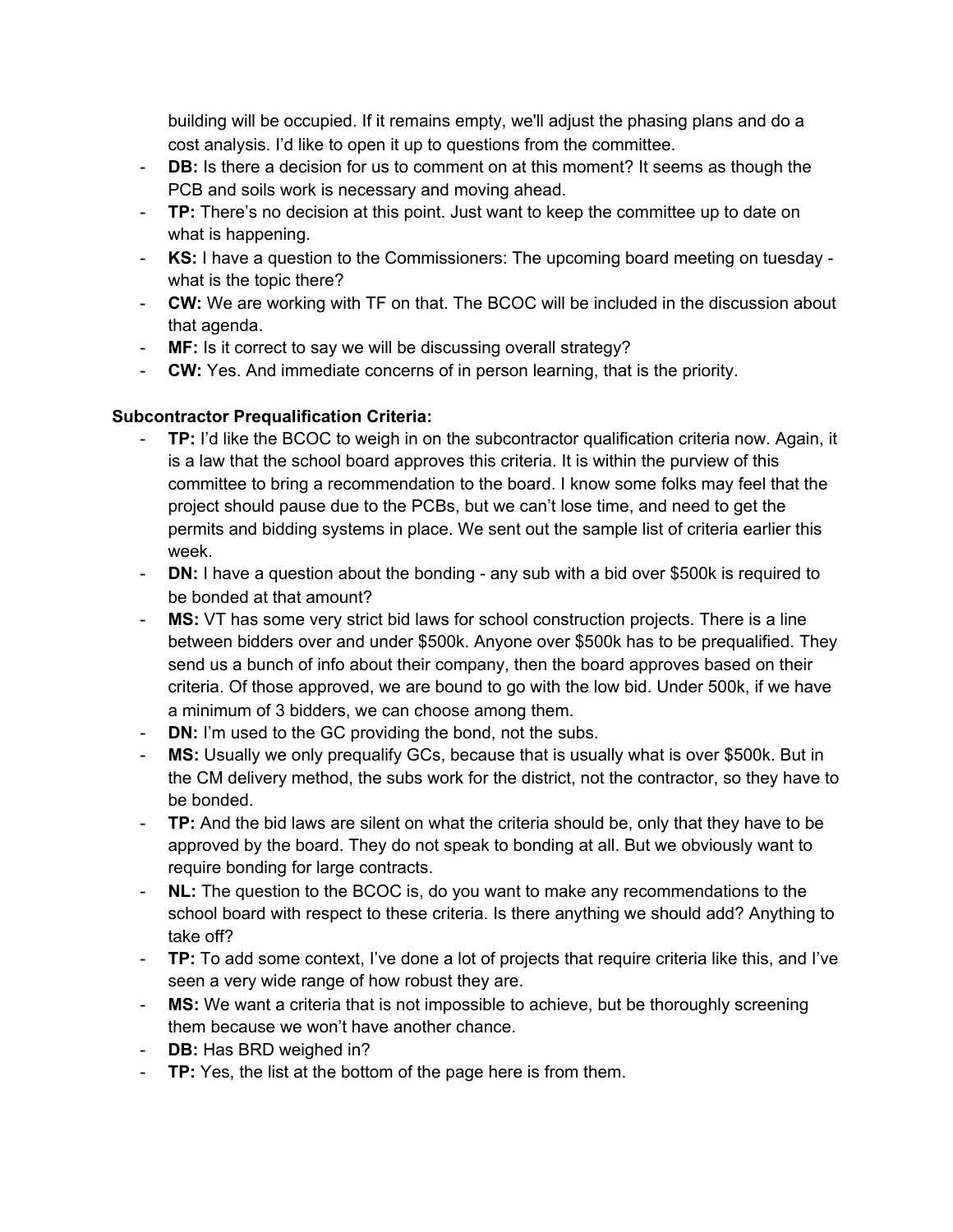- **DB:** I like what i see here. Some questions seem subjective quality of workmanship for example. Some are more quantitative. Good mix.
- **MS:** Right, and references will be integral to judging the more subjective questions.
- **NL:** To try to move us forward for the first 8 criteria are there any items that don't belong or should be adjusted?
- **TP:** In my mind #4 needs to be clarified. I'm not a big fan of #8… how would they demonstrate that?
- **NL:** I agree.
- **MG:** Are you open to having the school board wordsmith?
- **NL:** Absolutely that is their prerogative. We are just looking for the BCOC's recommendation.
- **MG:** I'm sure the board will have plenty to say.
- **NL:** I feel one of BRD's should be added, and maybe #8 should be taken out.
- **Tom Flanagan (TF):** This list should be as tight as possible before going to the board. We don't want this to hold anything up.
- **TP:** Agreed, thanks for saying that TF. We are hoping to get it in front of the board and approved at their Tuesday meeting.
- **DB:** #8 is, in my opinion, a one sided requirement that leaves things open for the contractor, but protects the school board. It's not quite fair perhaps, but if I were a contractor, I'd just be adding everything my company would bring to the table. I don't think people will be kept from responding, but will qualify their response.
- **MG:** Can we leave #8 for now, and the board can remove it if they want?
- **DN:** I've got a couple great subs whose companies aren't 10 years old, for what it's worth.
- **TP:** Yes, that is something good to consider.
- **MG:** Do you feel like 5 years experience is sufficient?
- **DN:** Well, the principles may have been in business a long time but then started a new company. So I generally look at an individual's experience.
- **MG:** Adding that language seems good.
- **NL:** Or perhaps just ask them to demonstrate stable organizational structure.
- **DN:** So I'd just delete the 10 years part.
- **NL:** It makes the evaluation a bit different may not be apples to apples.
- **TF:** Any other points Doug?
- **DN:** Experience is everything. If they worked in a school or not seems irrelevant.
- MS: Working on a school project is unique. Lots of more requirements. Some experience with schools seems appropriate to me. These will be big subs that will be involved for a long time.
- **DN:** I thought this was for every sub.
- **MS:** Only those bidding on work over \$500k.
- **MG:** There hasn't been a ton of school renovation in the state recently.
- **TP:** Maybe again just delete the 5 years reference.
- **DB:** There is the line saying 'or institutional work' which broadens the pool a bit.
- **TP:** I agree that K-12 work is unique.
- **DN:** It will really limit the pool of subs.